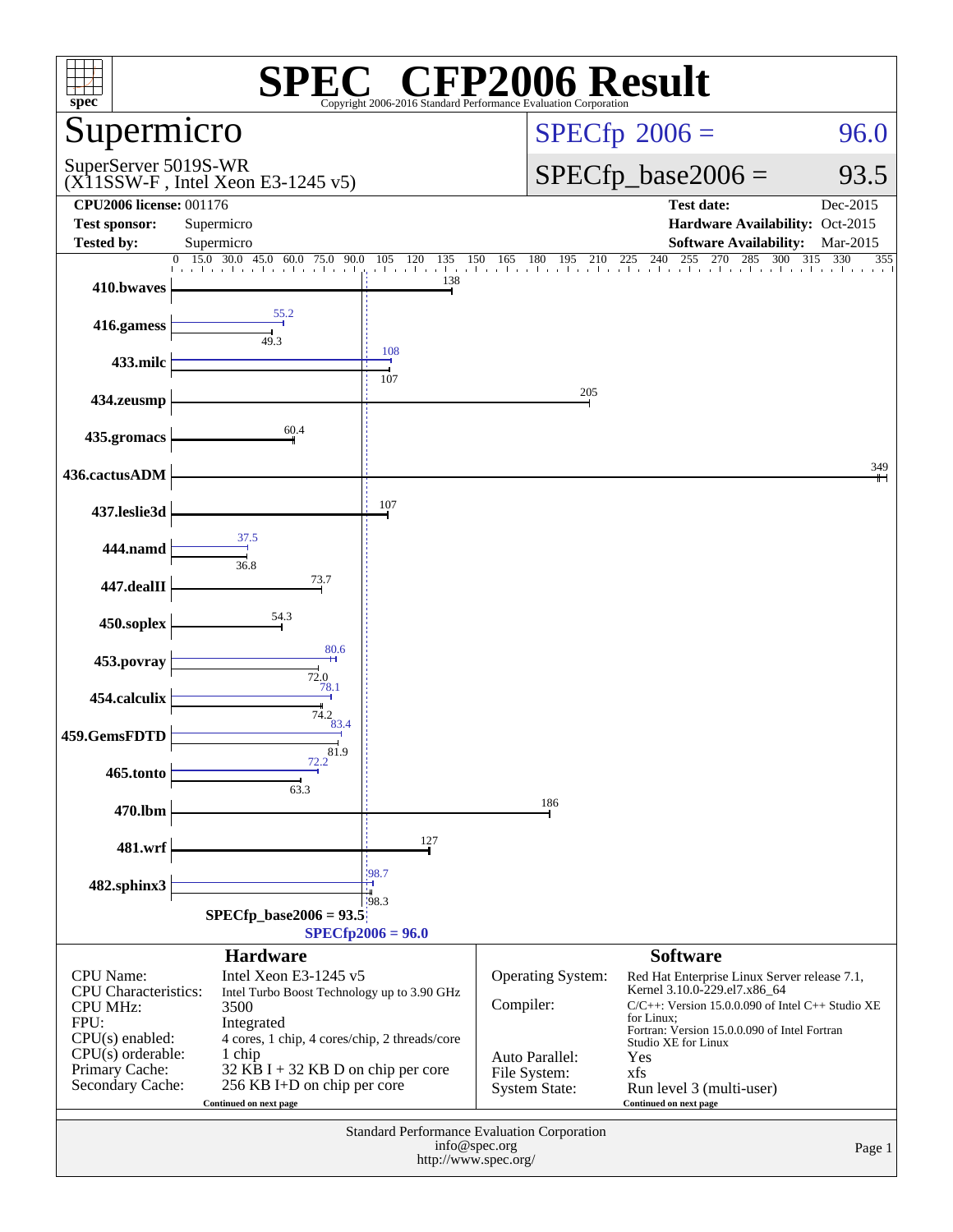

## Supermicro

#### SuperServer 5019S-WR

 $(X11SSW-F$ , Intel Xeon E3-1245 v5)

#### $SPECTp2006 = 96.0$

#### $SPECTp\_base2006 = 93.5$

**[CPU2006 license:](http://www.spec.org/auto/cpu2006/Docs/result-fields.html#CPU2006license)** 001176 **[Test date:](http://www.spec.org/auto/cpu2006/Docs/result-fields.html#Testdate)** Dec-2015 **[Test sponsor:](http://www.spec.org/auto/cpu2006/Docs/result-fields.html#Testsponsor)** Supermicro **[Hardware Availability:](http://www.spec.org/auto/cpu2006/Docs/result-fields.html#HardwareAvailability)** Oct-2015 **[Tested by:](http://www.spec.org/auto/cpu2006/Docs/result-fields.html#Testedby)** Supermicro **Supermicro [Software Availability:](http://www.spec.org/auto/cpu2006/Docs/result-fields.html#SoftwareAvailability)** Mar-2015 [L3 Cache:](http://www.spec.org/auto/cpu2006/Docs/result-fields.html#L3Cache) 8 MB I+D on chip per chip<br>Other Cache: None [Other Cache:](http://www.spec.org/auto/cpu2006/Docs/result-fields.html#OtherCache) [Memory:](http://www.spec.org/auto/cpu2006/Docs/result-fields.html#Memory) 64 GB (4 x 16 GB 2Rx8 PC4-2133P-E) [Disk Subsystem:](http://www.spec.org/auto/cpu2006/Docs/result-fields.html#DiskSubsystem) 1 x 1000 GB SATA III, 7200 RPM [Other Hardware:](http://www.spec.org/auto/cpu2006/Docs/result-fields.html#OtherHardware) None [Base Pointers:](http://www.spec.org/auto/cpu2006/Docs/result-fields.html#BasePointers) 64-bit<br>Peak Pointers: 32/64-bit [Peak Pointers:](http://www.spec.org/auto/cpu2006/Docs/result-fields.html#PeakPointers) [Other Software:](http://www.spec.org/auto/cpu2006/Docs/result-fields.html#OtherSoftware) None

**[Results Table](http://www.spec.org/auto/cpu2006/Docs/result-fields.html#ResultsTable)**

| Results Table    |                                                                                                          |              |                |       |                |       |                |              |                |              |                |              |
|------------------|----------------------------------------------------------------------------------------------------------|--------------|----------------|-------|----------------|-------|----------------|--------------|----------------|--------------|----------------|--------------|
|                  | <b>Base</b>                                                                                              |              |                |       |                |       | <b>Peak</b>    |              |                |              |                |              |
| <b>Benchmark</b> | <b>Seconds</b>                                                                                           | <b>Ratio</b> | <b>Seconds</b> | Ratio | <b>Seconds</b> | Ratio | <b>Seconds</b> | <b>Ratio</b> | <b>Seconds</b> | <b>Ratio</b> | <b>Seconds</b> | <b>Ratio</b> |
| 410.bwaves       | 98.8                                                                                                     | 138          | 98.7           | 138   | 98.5           | 138   | 98.8           | 138          | 98.7           | 138          | 98.5           | 138          |
| $416$ .gamess    | 397                                                                                                      | 49.3         | 397            | 49.3  | 398            | 49.2  | 355            | 55.2         | 355            | 55.2         | 357            | 54.9         |
| 433.milc         | 85.8                                                                                                     | 107          | 85.5           | 107   | 85.6           | 107   | 85.0           | 108          | 85.2           | 108          | 85.1           | 108          |
| 434.zeusmp       | 44.3                                                                                                     | 205          | 44.3           | 206   | 44.3           | 205   | 44.3           | 205          | 44.3           | 206          | 44.3           | 205          |
| $435$ .gromacs   | 118                                                                                                      | 60.5         | 119            | 59.8  | 118            | 60.4  | 118            | 60.5         | 119            | 59.8         | <b>118</b>     | 60.4         |
| 436.cactusADM    | 33.9                                                                                                     | 352          | 34.3           | 349   | 34.4           | 348   | 33.9           | 352          | 34.3           | 349          | 34.4           | 348          |
| 437.leslie3d     | 88.4                                                                                                     | 106          | 88.1           | 107   | 88.2           | 107   | 88.4           | 106          | 88.1           | 107          | 88.2           | <b>107</b>   |
| 444.namd         | 218                                                                                                      | 36.9         | 218            | 36.8  | 218            | 36.8  | 214            | 37.5         | 216            | 37.2         | 214            | 37.5         |
| $447$ .dealII    | 155                                                                                                      | 73.7         | 155            | 73.8  | 155            | 73.7  | 155            | 73.7         | 155            | 73.8         | <u>155</u>     | 73.7         |
| $450$ .soplex    | 153                                                                                                      | 54.4         | 154            | 54.1  | 154            | 54.3  | 153            | 54.4         | 154            | 54.1         | 154            | 54.3         |
| 453.povray       | 73.8                                                                                                     | 72.0         | 73.6           | 72.3  | 73.9           | 72.0  | 67.9           | 78.3         | 66.0           | 80.6         | 65.7           | 80.9         |
| $ 454$ .calculix | 111                                                                                                      | 74.3         | 111            | 74.2  | 112            | 73.6  | 105            | 78.5         | 106            | 78.1         | 106            | <b>78.1</b>  |
| 459.GemsFDTD     | 129                                                                                                      | 82.0         | 130            | 81.9  | 130            | 81.9  | 127            | 83.4         | <u>127</u>     | 83.4         | 127            | 83.4         |
| 465.tonto        | 155                                                                                                      | 63.6         | 156            | 63.1  | 155            | 63.3  | <u>136</u>     | 72.2         | 137            | 71.7         | 136            | 72.2         |
| 470.1bm          | 73.9                                                                                                     | 186          | 73.8           | 186   | 73.8           | 186   | 73.9           | 186          | 73.8           | 186          | 73.8           | 186          |
| 481.wrf          | 88.0                                                                                                     | 127          | 88.3           | 126   | 88.0           | 127   | 88.0           | 127          | 88.3           | 126          | 88.0           | <u>127</u>   |
| 482.sphinx3      | 198                                                                                                      | 98.5         | 198            | 98.3  | 200            | 97.7  | 198            | 98.7         | 196            | 99.3         | 198            | 98.7         |
|                  | Results appear in the order in which they were run. Bold underlined text indicates a median measurement. |              |                |       |                |       |                |              |                |              |                |              |

#### **[Operating System Notes](http://www.spec.org/auto/cpu2006/Docs/result-fields.html#OperatingSystemNotes)**

Stack size set to unlimited using "ulimit -s unlimited"

#### **[Platform Notes](http://www.spec.org/auto/cpu2006/Docs/result-fields.html#PlatformNotes)**

 Sysinfo program /home/cpu2006/config/sysinfo.rev6914 \$Rev: 6914 \$ \$Date:: 2014-06-25 #\$ e3fbb8667b5a285932ceab81e28219e1 running on localhost.localdomain Tue Dec 22 19:48:42 2015

 This section contains SUT (System Under Test) info as seen by some common utilities. To remove or add to this section, see: <http://www.spec.org/cpu2006/Docs/config.html#sysinfo>

 From /proc/cpuinfo model name : Intel(R) Xeon(R) CPU E3-1245 v5 @ 3.50GHz Continued on next page

> Standard Performance Evaluation Corporation [info@spec.org](mailto:info@spec.org) <http://www.spec.org/>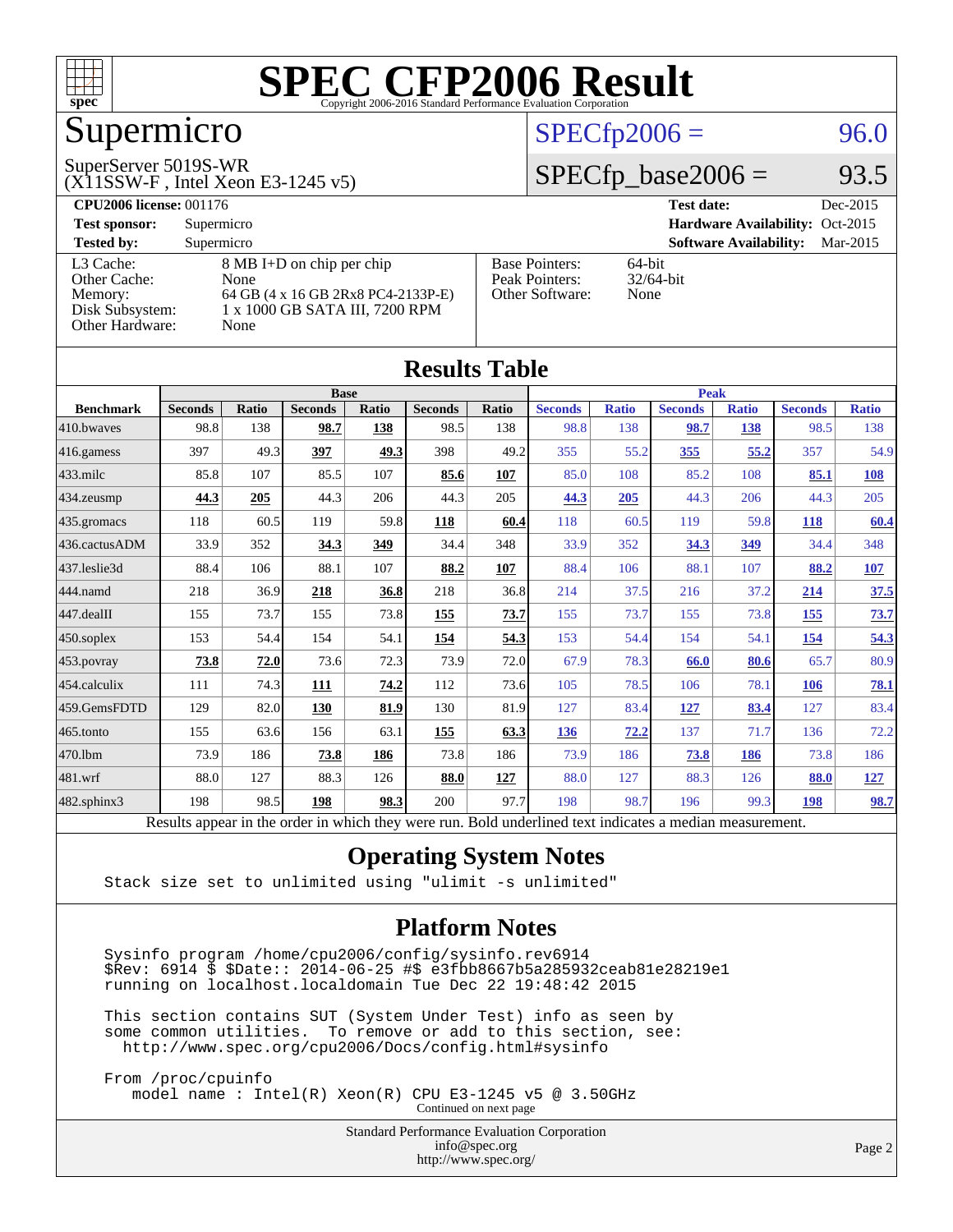

#### Supermicro

 $SPECTp2006 = 96.0$ 

(X11SSW-F , Intel Xeon E3-1245 v5) SuperServer 5019S-WR

 $SPECTp\_base2006 = 93.5$ 

**[CPU2006 license:](http://www.spec.org/auto/cpu2006/Docs/result-fields.html#CPU2006license)** 001176 **[Test date:](http://www.spec.org/auto/cpu2006/Docs/result-fields.html#Testdate)** Dec-2015 **[Test sponsor:](http://www.spec.org/auto/cpu2006/Docs/result-fields.html#Testsponsor)** Supermicro Supermicro **[Hardware Availability:](http://www.spec.org/auto/cpu2006/Docs/result-fields.html#HardwareAvailability)** Oct-2015 **[Tested by:](http://www.spec.org/auto/cpu2006/Docs/result-fields.html#Testedby)** Supermicro **Supermicro [Software Availability:](http://www.spec.org/auto/cpu2006/Docs/result-fields.html#SoftwareAvailability)** Mar-2015

#### **[Platform Notes \(Continued\)](http://www.spec.org/auto/cpu2006/Docs/result-fields.html#PlatformNotes)**

Standard Performance Evaluation Corporation [info@spec.org](mailto:info@spec.org) 1 "physical id"s (chips) 8 "processors" cores, siblings (Caution: counting these is hw and system dependent. The following excerpts from /proc/cpuinfo might not be reliable. Use with caution.) cpu cores : 4 siblings : 8 physical 0: cores 0 1 2 3 cache size : 8192 KB From /proc/meminfo<br>MemTotal: 65755200 kB HugePages\_Total: 0<br>Hugepagesize: 2048 kB Hugepagesize: From /etc/\*release\* /etc/\*version\* os-release: NAME="Red Hat Enterprise Linux Server" VERSION="7.1 (Maipo)" ID="rhel" ID\_LIKE="fedora" VERSION\_ID="7.1" PRETTY\_NAME="Red Hat Enterprise Linux Server 7.1 (Maipo)" ANSI\_COLOR="0;31" CPE\_NAME="cpe:/o:redhat:enterprise\_linux:7.1:GA:server" redhat-release: Red Hat Enterprise Linux Server release 7.1 (Maipo) system-release: Red Hat Enterprise Linux Server release 7.1 (Maipo) system-release-cpe: cpe:/o:redhat:enterprise\_linux:7.1:ga:server uname -a: Linux localhost.localdomain 3.10.0-229.el7.x86\_64 #1 SMP Thu Jan 29 18:37:38 EST 2015 x86\_64 x86\_64 x86\_64 GNU/Linux run-level 3 Dec 22 19:46 SPEC is set to: /home/cpu2006 Filesystem Type Size Used Avail Use% Mounted on<br>/dev/mapper/rhel-home xfs 865G 170G 696G 20% /home  $/$ dev/mapper/rhel-home  $x$ fs Additional information from dmidecode: Warning: Use caution when you interpret this section. The 'dmidecode' program reads system data which is "intended to allow hardware to be accurately determined", but the intent may not be met, as there are frequent changes to hardware, firmware, and the "DMTF SMBIOS" standard. BIOS American Megatrends Inc. 1.0 11/03/2015 Memory: 4x Samsung M391A2K43BB1-CPB 16 GB 2 rank 2133 MHz (End of data from sysinfo program)

<http://www.spec.org/>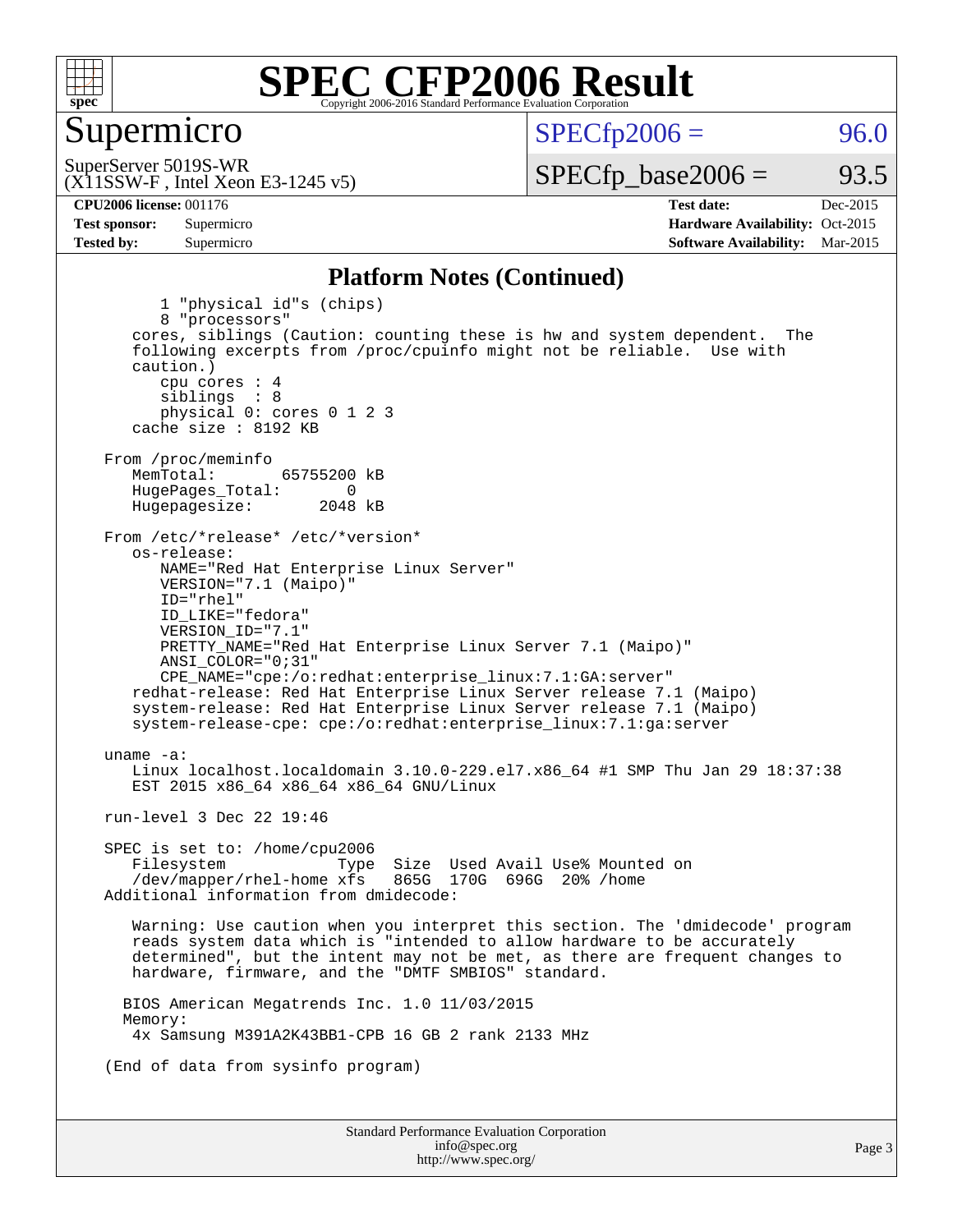

## Supermicro

 $SPECfp2006 = 96.0$  $SPECfp2006 = 96.0$ 

SuperServer 5019S-WR

(X11SSW-F , Intel Xeon E3-1245 v5)

 $SPECTp\_base2006 = 93.5$ 

**[CPU2006 license:](http://www.spec.org/auto/cpu2006/Docs/result-fields.html#CPU2006license)** 001176 **[Test date:](http://www.spec.org/auto/cpu2006/Docs/result-fields.html#Testdate)** Dec-2015

**[Tested by:](http://www.spec.org/auto/cpu2006/Docs/result-fields.html#Testedby)** Supermicro **[Software Availability:](http://www.spec.org/auto/cpu2006/Docs/result-fields.html#SoftwareAvailability)** Mar-2015

**[Test sponsor:](http://www.spec.org/auto/cpu2006/Docs/result-fields.html#Testsponsor)** Supermicro Supermicro **[Hardware Availability:](http://www.spec.org/auto/cpu2006/Docs/result-fields.html#HardwareAvailability)** Oct-2015

#### **[General Notes](http://www.spec.org/auto/cpu2006/Docs/result-fields.html#GeneralNotes)**

Environment variables set by runspec before the start of the run: KMP\_AFFINITY = "granularity=fine,compact,1,0" LD\_LIBRARY\_PATH = "/home/cpu2006/libs/32:/home/cpu2006/libs/64:/home/cpu2006/sh" OMP\_NUM\_THREADS = "4"

 Binaries compiled on a system with 1x Core i5-4670K CPU + 16GB memory using RedHat EL 7.0 Transparent Huge Pages enabled with: echo always > /sys/kernel/mm/transparent\_hugepage/enabled

**[Base Compiler Invocation](http://www.spec.org/auto/cpu2006/Docs/result-fields.html#BaseCompilerInvocation)**

[C benchmarks](http://www.spec.org/auto/cpu2006/Docs/result-fields.html#Cbenchmarks):  $-m64$ 

[C++ benchmarks:](http://www.spec.org/auto/cpu2006/Docs/result-fields.html#CXXbenchmarks) [icpc -m64](http://www.spec.org/cpu2006/results/res2016q1/cpu2006-20151225-38534.flags.html#user_CXXbase_intel_icpc_64bit_bedb90c1146cab66620883ef4f41a67e)

[Fortran benchmarks](http://www.spec.org/auto/cpu2006/Docs/result-fields.html#Fortranbenchmarks): [ifort -m64](http://www.spec.org/cpu2006/results/res2016q1/cpu2006-20151225-38534.flags.html#user_FCbase_intel_ifort_64bit_ee9d0fb25645d0210d97eb0527dcc06e)

[Benchmarks using both Fortran and C](http://www.spec.org/auto/cpu2006/Docs/result-fields.html#BenchmarksusingbothFortranandC): [icc -m64](http://www.spec.org/cpu2006/results/res2016q1/cpu2006-20151225-38534.flags.html#user_CC_FCbase_intel_icc_64bit_0b7121f5ab7cfabee23d88897260401c) [ifort -m64](http://www.spec.org/cpu2006/results/res2016q1/cpu2006-20151225-38534.flags.html#user_CC_FCbase_intel_ifort_64bit_ee9d0fb25645d0210d97eb0527dcc06e)

#### **[Base Portability Flags](http://www.spec.org/auto/cpu2006/Docs/result-fields.html#BasePortabilityFlags)**

| 410.bwaves: -DSPEC CPU LP64                 |                                                                |
|---------------------------------------------|----------------------------------------------------------------|
| 416.gamess: -DSPEC_CPU_LP64                 |                                                                |
| 433.milc: -DSPEC CPU LP64                   |                                                                |
| 434.zeusmp: -DSPEC_CPU_LP64                 |                                                                |
| 435.gromacs: -DSPEC_CPU_LP64 -nofor_main    |                                                                |
| 436.cactusADM: -DSPEC CPU LP64 -nofor main  |                                                                |
| 437.leslie3d: -DSPEC CPU LP64               |                                                                |
| 444.namd: -DSPEC CPU LP64                   |                                                                |
| 447.dealII: -DSPEC CPU LP64                 |                                                                |
| 450.soplex: -DSPEC_CPU_LP64                 |                                                                |
| 453.povray: -DSPEC CPU LP64                 |                                                                |
| 454.calculix: - DSPEC CPU LP64 - nofor main |                                                                |
| 459.GemsFDTD: -DSPEC_CPU LP64               |                                                                |
| 465.tonto: - DSPEC CPU LP64                 |                                                                |
| 470.1bm: -DSPEC CPU LP64                    |                                                                |
|                                             | 481.wrf: -DSPEC CPU_LP64 -DSPEC_CPU_CASE_FLAG -DSPEC_CPU_LINUX |
| 482.sphinx3: -DSPEC_CPU_LP64                |                                                                |
|                                             |                                                                |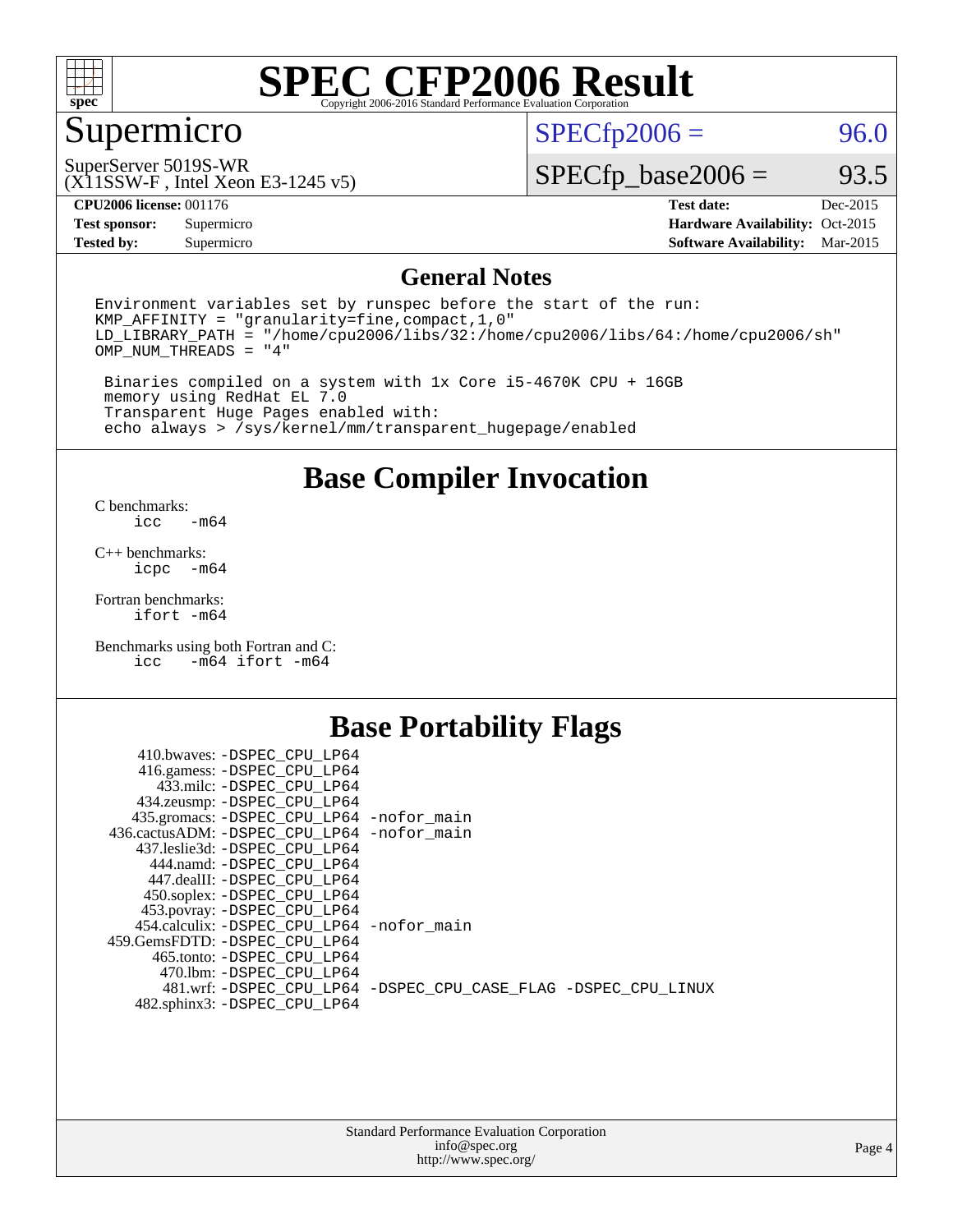

#### Supermicro

 $SPECTp2006 = 96.0$ 

SuperServer 5019S-WR

#### (X11SSW-F , Intel Xeon E3-1245 v5)

**[Tested by:](http://www.spec.org/auto/cpu2006/Docs/result-fields.html#Testedby)** Supermicro **Supermicro [Software Availability:](http://www.spec.org/auto/cpu2006/Docs/result-fields.html#SoftwareAvailability)** Mar-2015

 $SPECTp\_base2006 = 93.5$ 

**[CPU2006 license:](http://www.spec.org/auto/cpu2006/Docs/result-fields.html#CPU2006license)** 001176 **[Test date:](http://www.spec.org/auto/cpu2006/Docs/result-fields.html#Testdate)** Dec-2015 **[Test sponsor:](http://www.spec.org/auto/cpu2006/Docs/result-fields.html#Testsponsor)** Supermicro Supermicro **[Hardware Availability:](http://www.spec.org/auto/cpu2006/Docs/result-fields.html#HardwareAvailability)** Oct-2015

### **[Base Optimization Flags](http://www.spec.org/auto/cpu2006/Docs/result-fields.html#BaseOptimizationFlags)**

[C benchmarks](http://www.spec.org/auto/cpu2006/Docs/result-fields.html#Cbenchmarks): [-xCORE-AVX2](http://www.spec.org/cpu2006/results/res2016q1/cpu2006-20151225-38534.flags.html#user_CCbase_f-xAVX2_5f5fc0cbe2c9f62c816d3e45806c70d7) [-ipo](http://www.spec.org/cpu2006/results/res2016q1/cpu2006-20151225-38534.flags.html#user_CCbase_f-ipo) [-O3](http://www.spec.org/cpu2006/results/res2016q1/cpu2006-20151225-38534.flags.html#user_CCbase_f-O3) [-no-prec-div](http://www.spec.org/cpu2006/results/res2016q1/cpu2006-20151225-38534.flags.html#user_CCbase_f-no-prec-div) [-parallel](http://www.spec.org/cpu2006/results/res2016q1/cpu2006-20151225-38534.flags.html#user_CCbase_f-parallel) [-opt-prefetch](http://www.spec.org/cpu2006/results/res2016q1/cpu2006-20151225-38534.flags.html#user_CCbase_f-opt-prefetch) [-ansi-alias](http://www.spec.org/cpu2006/results/res2016q1/cpu2006-20151225-38534.flags.html#user_CCbase_f-ansi-alias)

[C++ benchmarks:](http://www.spec.org/auto/cpu2006/Docs/result-fields.html#CXXbenchmarks) [-xCORE-AVX2](http://www.spec.org/cpu2006/results/res2016q1/cpu2006-20151225-38534.flags.html#user_CXXbase_f-xAVX2_5f5fc0cbe2c9f62c816d3e45806c70d7) [-ipo](http://www.spec.org/cpu2006/results/res2016q1/cpu2006-20151225-38534.flags.html#user_CXXbase_f-ipo) [-O3](http://www.spec.org/cpu2006/results/res2016q1/cpu2006-20151225-38534.flags.html#user_CXXbase_f-O3) [-no-prec-div](http://www.spec.org/cpu2006/results/res2016q1/cpu2006-20151225-38534.flags.html#user_CXXbase_f-no-prec-div) [-opt-prefetch](http://www.spec.org/cpu2006/results/res2016q1/cpu2006-20151225-38534.flags.html#user_CXXbase_f-opt-prefetch) [-ansi-alias](http://www.spec.org/cpu2006/results/res2016q1/cpu2006-20151225-38534.flags.html#user_CXXbase_f-ansi-alias)

[Fortran benchmarks](http://www.spec.org/auto/cpu2006/Docs/result-fields.html#Fortranbenchmarks): [-xCORE-AVX2](http://www.spec.org/cpu2006/results/res2016q1/cpu2006-20151225-38534.flags.html#user_FCbase_f-xAVX2_5f5fc0cbe2c9f62c816d3e45806c70d7) [-ipo](http://www.spec.org/cpu2006/results/res2016q1/cpu2006-20151225-38534.flags.html#user_FCbase_f-ipo) [-O3](http://www.spec.org/cpu2006/results/res2016q1/cpu2006-20151225-38534.flags.html#user_FCbase_f-O3) [-no-prec-div](http://www.spec.org/cpu2006/results/res2016q1/cpu2006-20151225-38534.flags.html#user_FCbase_f-no-prec-div) [-parallel](http://www.spec.org/cpu2006/results/res2016q1/cpu2006-20151225-38534.flags.html#user_FCbase_f-parallel) [-opt-prefetch](http://www.spec.org/cpu2006/results/res2016q1/cpu2006-20151225-38534.flags.html#user_FCbase_f-opt-prefetch)

[Benchmarks using both Fortran and C](http://www.spec.org/auto/cpu2006/Docs/result-fields.html#BenchmarksusingbothFortranandC): [-xCORE-AVX2](http://www.spec.org/cpu2006/results/res2016q1/cpu2006-20151225-38534.flags.html#user_CC_FCbase_f-xAVX2_5f5fc0cbe2c9f62c816d3e45806c70d7) [-ipo](http://www.spec.org/cpu2006/results/res2016q1/cpu2006-20151225-38534.flags.html#user_CC_FCbase_f-ipo) [-O3](http://www.spec.org/cpu2006/results/res2016q1/cpu2006-20151225-38534.flags.html#user_CC_FCbase_f-O3) [-no-prec-div](http://www.spec.org/cpu2006/results/res2016q1/cpu2006-20151225-38534.flags.html#user_CC_FCbase_f-no-prec-div) [-parallel](http://www.spec.org/cpu2006/results/res2016q1/cpu2006-20151225-38534.flags.html#user_CC_FCbase_f-parallel) [-opt-prefetch](http://www.spec.org/cpu2006/results/res2016q1/cpu2006-20151225-38534.flags.html#user_CC_FCbase_f-opt-prefetch)

[-ansi-alias](http://www.spec.org/cpu2006/results/res2016q1/cpu2006-20151225-38534.flags.html#user_CC_FCbase_f-ansi-alias)

### **[Peak Compiler Invocation](http://www.spec.org/auto/cpu2006/Docs/result-fields.html#PeakCompilerInvocation)**

[C benchmarks](http://www.spec.org/auto/cpu2006/Docs/result-fields.html#Cbenchmarks):  $\text{icc}$  -m64

[C++ benchmarks:](http://www.spec.org/auto/cpu2006/Docs/result-fields.html#CXXbenchmarks) [icpc -m64](http://www.spec.org/cpu2006/results/res2016q1/cpu2006-20151225-38534.flags.html#user_CXXpeak_intel_icpc_64bit_bedb90c1146cab66620883ef4f41a67e)

[Fortran benchmarks](http://www.spec.org/auto/cpu2006/Docs/result-fields.html#Fortranbenchmarks): [ifort -m64](http://www.spec.org/cpu2006/results/res2016q1/cpu2006-20151225-38534.flags.html#user_FCpeak_intel_ifort_64bit_ee9d0fb25645d0210d97eb0527dcc06e)

[Benchmarks using both Fortran and C](http://www.spec.org/auto/cpu2006/Docs/result-fields.html#BenchmarksusingbothFortranandC): [icc -m64](http://www.spec.org/cpu2006/results/res2016q1/cpu2006-20151225-38534.flags.html#user_CC_FCpeak_intel_icc_64bit_0b7121f5ab7cfabee23d88897260401c) [ifort -m64](http://www.spec.org/cpu2006/results/res2016q1/cpu2006-20151225-38534.flags.html#user_CC_FCpeak_intel_ifort_64bit_ee9d0fb25645d0210d97eb0527dcc06e)

### **[Peak Portability Flags](http://www.spec.org/auto/cpu2006/Docs/result-fields.html#PeakPortabilityFlags)**

Same as Base Portability Flags

### **[Peak Optimization Flags](http://www.spec.org/auto/cpu2006/Docs/result-fields.html#PeakOptimizationFlags)**

[C benchmarks](http://www.spec.org/auto/cpu2006/Docs/result-fields.html#Cbenchmarks):

 433.milc: [-xCORE-AVX2](http://www.spec.org/cpu2006/results/res2016q1/cpu2006-20151225-38534.flags.html#user_peakPASS2_CFLAGSPASS2_LDFLAGS433_milc_f-xAVX2_5f5fc0cbe2c9f62c816d3e45806c70d7)(pass 2) [-prof-gen](http://www.spec.org/cpu2006/results/res2016q1/cpu2006-20151225-38534.flags.html#user_peakPASS1_CFLAGSPASS1_LDFLAGS433_milc_prof_gen_e43856698f6ca7b7e442dfd80e94a8fc)(pass 1) [-ipo](http://www.spec.org/cpu2006/results/res2016q1/cpu2006-20151225-38534.flags.html#user_peakPASS2_CFLAGSPASS2_LDFLAGS433_milc_f-ipo)(pass 2) [-O3](http://www.spec.org/cpu2006/results/res2016q1/cpu2006-20151225-38534.flags.html#user_peakPASS2_CFLAGSPASS2_LDFLAGS433_milc_f-O3)(pass 2) [-no-prec-div](http://www.spec.org/cpu2006/results/res2016q1/cpu2006-20151225-38534.flags.html#user_peakPASS2_CFLAGSPASS2_LDFLAGS433_milc_f-no-prec-div)(pass 2) [-prof-use](http://www.spec.org/cpu2006/results/res2016q1/cpu2006-20151225-38534.flags.html#user_peakPASS2_CFLAGSPASS2_LDFLAGS433_milc_prof_use_bccf7792157ff70d64e32fe3e1250b55)(pass 2) [-auto-ilp32](http://www.spec.org/cpu2006/results/res2016q1/cpu2006-20151225-38534.flags.html#user_peakCOPTIMIZE433_milc_f-auto-ilp32) [-ansi-alias](http://www.spec.org/cpu2006/results/res2016q1/cpu2006-20151225-38534.flags.html#user_peakCOPTIMIZE433_milc_f-ansi-alias)

 $470$ .lbm: basepeak = yes

 482.sphinx3: [-xCORE-AVX2](http://www.spec.org/cpu2006/results/res2016q1/cpu2006-20151225-38534.flags.html#user_peakOPTIMIZE482_sphinx3_f-xAVX2_5f5fc0cbe2c9f62c816d3e45806c70d7) [-ipo](http://www.spec.org/cpu2006/results/res2016q1/cpu2006-20151225-38534.flags.html#user_peakOPTIMIZE482_sphinx3_f-ipo) [-O3](http://www.spec.org/cpu2006/results/res2016q1/cpu2006-20151225-38534.flags.html#user_peakOPTIMIZE482_sphinx3_f-O3) [-no-prec-div](http://www.spec.org/cpu2006/results/res2016q1/cpu2006-20151225-38534.flags.html#user_peakOPTIMIZE482_sphinx3_f-no-prec-div) [-unroll2](http://www.spec.org/cpu2006/results/res2016q1/cpu2006-20151225-38534.flags.html#user_peakCOPTIMIZE482_sphinx3_f-unroll_784dae83bebfb236979b41d2422d7ec2) [-ansi-alias](http://www.spec.org/cpu2006/results/res2016q1/cpu2006-20151225-38534.flags.html#user_peakCOPTIMIZE482_sphinx3_f-ansi-alias) [-parallel](http://www.spec.org/cpu2006/results/res2016q1/cpu2006-20151225-38534.flags.html#user_peakCOPTIMIZE482_sphinx3_f-parallel)

Continued on next page

Standard Performance Evaluation Corporation [info@spec.org](mailto:info@spec.org) <http://www.spec.org/>

Page 5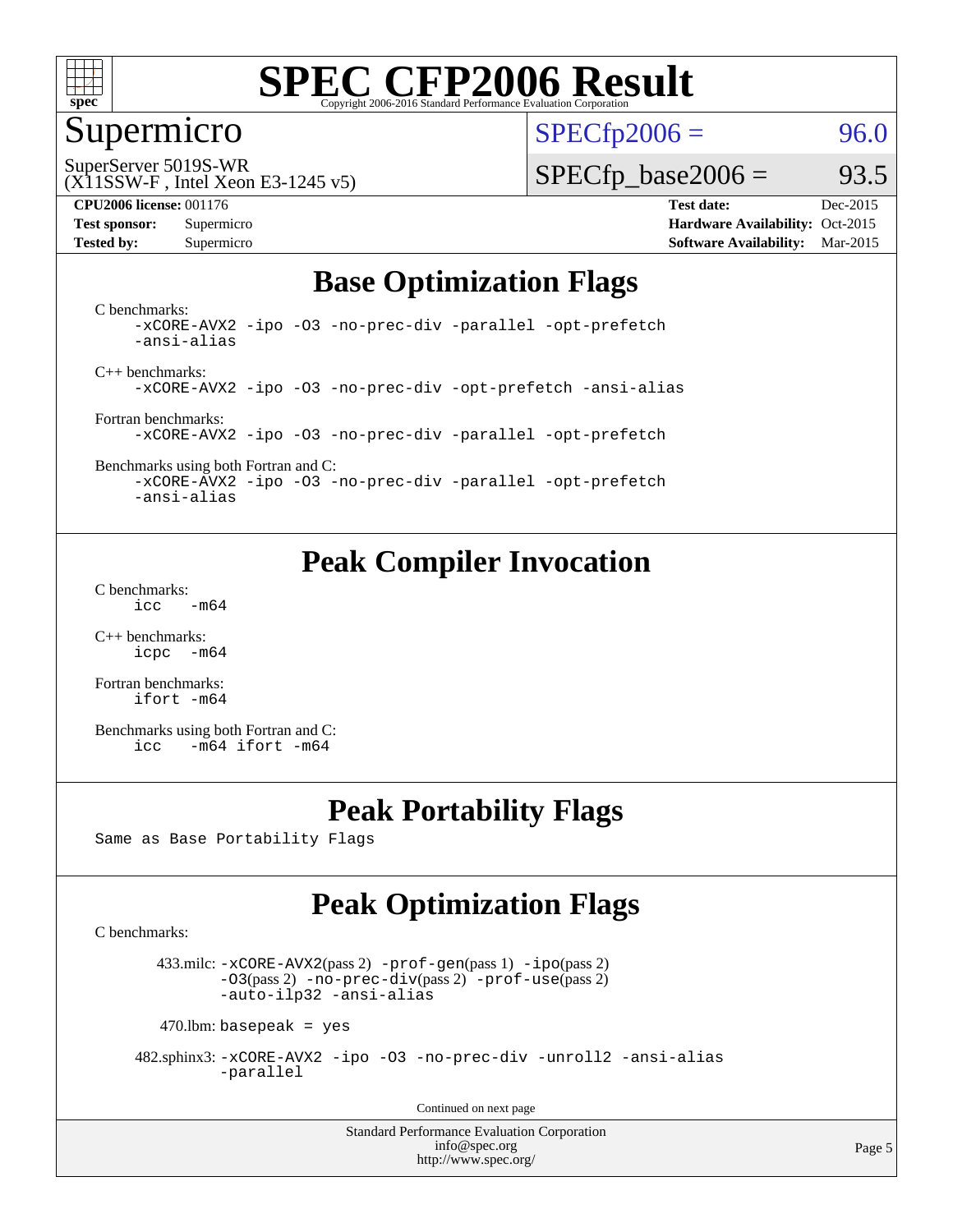

Supermicro

 $SPECTp2006 = 96.0$ 

(X11SSW-F , Intel Xeon E3-1245 v5) SuperServer 5019S-WR

 $SPECTp\_base2006 = 93.5$ 

**[CPU2006 license:](http://www.spec.org/auto/cpu2006/Docs/result-fields.html#CPU2006license)** 001176 **[Test date:](http://www.spec.org/auto/cpu2006/Docs/result-fields.html#Testdate)** Dec-2015 **[Test sponsor:](http://www.spec.org/auto/cpu2006/Docs/result-fields.html#Testsponsor)** Supermicro **[Hardware Availability:](http://www.spec.org/auto/cpu2006/Docs/result-fields.html#HardwareAvailability)** Oct-2015 **[Tested by:](http://www.spec.org/auto/cpu2006/Docs/result-fields.html#Testedby)** Supermicro **[Software Availability:](http://www.spec.org/auto/cpu2006/Docs/result-fields.html#SoftwareAvailability)** Mar-2015

### **[Peak Optimization Flags \(Continued\)](http://www.spec.org/auto/cpu2006/Docs/result-fields.html#PeakOptimizationFlags)**

[C++ benchmarks:](http://www.spec.org/auto/cpu2006/Docs/result-fields.html#CXXbenchmarks)

 444.namd: [-xCORE-AVX2](http://www.spec.org/cpu2006/results/res2016q1/cpu2006-20151225-38534.flags.html#user_peakPASS2_CXXFLAGSPASS2_LDFLAGS444_namd_f-xAVX2_5f5fc0cbe2c9f62c816d3e45806c70d7)(pass 2) [-prof-gen](http://www.spec.org/cpu2006/results/res2016q1/cpu2006-20151225-38534.flags.html#user_peakPASS1_CXXFLAGSPASS1_LDFLAGS444_namd_prof_gen_e43856698f6ca7b7e442dfd80e94a8fc)(pass 1) [-ipo](http://www.spec.org/cpu2006/results/res2016q1/cpu2006-20151225-38534.flags.html#user_peakPASS2_CXXFLAGSPASS2_LDFLAGS444_namd_f-ipo)(pass 2) [-O3](http://www.spec.org/cpu2006/results/res2016q1/cpu2006-20151225-38534.flags.html#user_peakPASS2_CXXFLAGSPASS2_LDFLAGS444_namd_f-O3)(pass 2) [-no-prec-div](http://www.spec.org/cpu2006/results/res2016q1/cpu2006-20151225-38534.flags.html#user_peakPASS2_CXXFLAGSPASS2_LDFLAGS444_namd_f-no-prec-div)(pass 2) [-prof-use](http://www.spec.org/cpu2006/results/res2016q1/cpu2006-20151225-38534.flags.html#user_peakPASS2_CXXFLAGSPASS2_LDFLAGS444_namd_prof_use_bccf7792157ff70d64e32fe3e1250b55)(pass 2) [-fno-alias](http://www.spec.org/cpu2006/results/res2016q1/cpu2006-20151225-38534.flags.html#user_peakCXXOPTIMIZEOPTIMIZE444_namd_f-no-alias_694e77f6c5a51e658e82ccff53a9e63a) [-auto-ilp32](http://www.spec.org/cpu2006/results/res2016q1/cpu2006-20151225-38534.flags.html#user_peakCXXOPTIMIZE444_namd_f-auto-ilp32) 447.dealII: basepeak = yes  $450$ .soplex: basepeak = yes 453.povray: [-xCORE-AVX2](http://www.spec.org/cpu2006/results/res2016q1/cpu2006-20151225-38534.flags.html#user_peakPASS2_CXXFLAGSPASS2_LDFLAGS453_povray_f-xAVX2_5f5fc0cbe2c9f62c816d3e45806c70d7)(pass 2) [-prof-gen](http://www.spec.org/cpu2006/results/res2016q1/cpu2006-20151225-38534.flags.html#user_peakPASS1_CXXFLAGSPASS1_LDFLAGS453_povray_prof_gen_e43856698f6ca7b7e442dfd80e94a8fc)(pass 1) [-ipo](http://www.spec.org/cpu2006/results/res2016q1/cpu2006-20151225-38534.flags.html#user_peakPASS2_CXXFLAGSPASS2_LDFLAGS453_povray_f-ipo)(pass 2) [-O3](http://www.spec.org/cpu2006/results/res2016q1/cpu2006-20151225-38534.flags.html#user_peakPASS2_CXXFLAGSPASS2_LDFLAGS453_povray_f-O3)(pass 2) [-no-prec-div](http://www.spec.org/cpu2006/results/res2016q1/cpu2006-20151225-38534.flags.html#user_peakPASS2_CXXFLAGSPASS2_LDFLAGS453_povray_f-no-prec-div)(pass 2) [-prof-use](http://www.spec.org/cpu2006/results/res2016q1/cpu2006-20151225-38534.flags.html#user_peakPASS2_CXXFLAGSPASS2_LDFLAGS453_povray_prof_use_bccf7792157ff70d64e32fe3e1250b55)(pass 2) [-unroll4](http://www.spec.org/cpu2006/results/res2016q1/cpu2006-20151225-38534.flags.html#user_peakCXXOPTIMIZE453_povray_f-unroll_4e5e4ed65b7fd20bdcd365bec371b81f) [-ansi-alias](http://www.spec.org/cpu2006/results/res2016q1/cpu2006-20151225-38534.flags.html#user_peakCXXOPTIMIZE453_povray_f-ansi-alias) [Fortran benchmarks](http://www.spec.org/auto/cpu2006/Docs/result-fields.html#Fortranbenchmarks):  $410.bwaves: basepeak = yes$  416.gamess: [-xCORE-AVX2](http://www.spec.org/cpu2006/results/res2016q1/cpu2006-20151225-38534.flags.html#user_peakPASS2_FFLAGSPASS2_LDFLAGS416_gamess_f-xAVX2_5f5fc0cbe2c9f62c816d3e45806c70d7)(pass 2) [-prof-gen](http://www.spec.org/cpu2006/results/res2016q1/cpu2006-20151225-38534.flags.html#user_peakPASS1_FFLAGSPASS1_LDFLAGS416_gamess_prof_gen_e43856698f6ca7b7e442dfd80e94a8fc)(pass 1) [-ipo](http://www.spec.org/cpu2006/results/res2016q1/cpu2006-20151225-38534.flags.html#user_peakPASS2_FFLAGSPASS2_LDFLAGS416_gamess_f-ipo)(pass 2) [-O3](http://www.spec.org/cpu2006/results/res2016q1/cpu2006-20151225-38534.flags.html#user_peakPASS2_FFLAGSPASS2_LDFLAGS416_gamess_f-O3)(pass 2) [-no-prec-div](http://www.spec.org/cpu2006/results/res2016q1/cpu2006-20151225-38534.flags.html#user_peakPASS2_FFLAGSPASS2_LDFLAGS416_gamess_f-no-prec-div)(pass 2) [-prof-use](http://www.spec.org/cpu2006/results/res2016q1/cpu2006-20151225-38534.flags.html#user_peakPASS2_FFLAGSPASS2_LDFLAGS416_gamess_prof_use_bccf7792157ff70d64e32fe3e1250b55)(pass 2) [-unroll2](http://www.spec.org/cpu2006/results/res2016q1/cpu2006-20151225-38534.flags.html#user_peakOPTIMIZE416_gamess_f-unroll_784dae83bebfb236979b41d2422d7ec2) [-inline-level=0](http://www.spec.org/cpu2006/results/res2016q1/cpu2006-20151225-38534.flags.html#user_peakOPTIMIZE416_gamess_f-inline-level_318d07a09274ad25e8d15dbfaa68ba50) [-scalar-rep-](http://www.spec.org/cpu2006/results/res2016q1/cpu2006-20151225-38534.flags.html#user_peakOPTIMIZE416_gamess_f-disablescalarrep_abbcad04450fb118e4809c81d83c8a1d) 434.zeusmp: basepeak = yes 437.leslie3d: basepeak = yes 459.GemsFDTD: [-xCORE-AVX2](http://www.spec.org/cpu2006/results/res2016q1/cpu2006-20151225-38534.flags.html#user_peakPASS2_FFLAGSPASS2_LDFLAGS459_GemsFDTD_f-xAVX2_5f5fc0cbe2c9f62c816d3e45806c70d7)(pass 2) [-prof-gen](http://www.spec.org/cpu2006/results/res2016q1/cpu2006-20151225-38534.flags.html#user_peakPASS1_FFLAGSPASS1_LDFLAGS459_GemsFDTD_prof_gen_e43856698f6ca7b7e442dfd80e94a8fc)(pass 1) [-ipo](http://www.spec.org/cpu2006/results/res2016q1/cpu2006-20151225-38534.flags.html#user_peakPASS2_FFLAGSPASS2_LDFLAGS459_GemsFDTD_f-ipo)(pass 2) [-O3](http://www.spec.org/cpu2006/results/res2016q1/cpu2006-20151225-38534.flags.html#user_peakPASS2_FFLAGSPASS2_LDFLAGS459_GemsFDTD_f-O3)(pass 2) [-no-prec-div](http://www.spec.org/cpu2006/results/res2016q1/cpu2006-20151225-38534.flags.html#user_peakPASS2_FFLAGSPASS2_LDFLAGS459_GemsFDTD_f-no-prec-div)(pass 2) [-prof-use](http://www.spec.org/cpu2006/results/res2016q1/cpu2006-20151225-38534.flags.html#user_peakPASS2_FFLAGSPASS2_LDFLAGS459_GemsFDTD_prof_use_bccf7792157ff70d64e32fe3e1250b55)(pass 2) [-unroll2](http://www.spec.org/cpu2006/results/res2016q1/cpu2006-20151225-38534.flags.html#user_peakOPTIMIZE459_GemsFDTD_f-unroll_784dae83bebfb236979b41d2422d7ec2) [-inline-level=0](http://www.spec.org/cpu2006/results/res2016q1/cpu2006-20151225-38534.flags.html#user_peakOPTIMIZE459_GemsFDTD_f-inline-level_318d07a09274ad25e8d15dbfaa68ba50) [-opt-prefetch](http://www.spec.org/cpu2006/results/res2016q1/cpu2006-20151225-38534.flags.html#user_peakOPTIMIZE459_GemsFDTD_f-opt-prefetch) [-parallel](http://www.spec.org/cpu2006/results/res2016q1/cpu2006-20151225-38534.flags.html#user_peakOPTIMIZE459_GemsFDTD_f-parallel) 465.tonto: [-xCORE-AVX2](http://www.spec.org/cpu2006/results/res2016q1/cpu2006-20151225-38534.flags.html#user_peakPASS2_FFLAGSPASS2_LDFLAGS465_tonto_f-xAVX2_5f5fc0cbe2c9f62c816d3e45806c70d7)(pass 2) [-prof-gen](http://www.spec.org/cpu2006/results/res2016q1/cpu2006-20151225-38534.flags.html#user_peakPASS1_FFLAGSPASS1_LDFLAGS465_tonto_prof_gen_e43856698f6ca7b7e442dfd80e94a8fc)(pass 1) [-ipo](http://www.spec.org/cpu2006/results/res2016q1/cpu2006-20151225-38534.flags.html#user_peakPASS2_FFLAGSPASS2_LDFLAGS465_tonto_f-ipo)(pass 2) [-O3](http://www.spec.org/cpu2006/results/res2016q1/cpu2006-20151225-38534.flags.html#user_peakPASS2_FFLAGSPASS2_LDFLAGS465_tonto_f-O3)(pass 2) [-no-prec-div](http://www.spec.org/cpu2006/results/res2016q1/cpu2006-20151225-38534.flags.html#user_peakPASS2_FFLAGSPASS2_LDFLAGS465_tonto_f-no-prec-div)(pass 2) [-prof-use](http://www.spec.org/cpu2006/results/res2016q1/cpu2006-20151225-38534.flags.html#user_peakPASS2_FFLAGSPASS2_LDFLAGS465_tonto_prof_use_bccf7792157ff70d64e32fe3e1250b55)(pass 2) [-inline-calloc](http://www.spec.org/cpu2006/results/res2016q1/cpu2006-20151225-38534.flags.html#user_peakOPTIMIZE465_tonto_f-inline-calloc) [-opt-malloc-options=3](http://www.spec.org/cpu2006/results/res2016q1/cpu2006-20151225-38534.flags.html#user_peakOPTIMIZE465_tonto_f-opt-malloc-options_13ab9b803cf986b4ee62f0a5998c2238) [-auto](http://www.spec.org/cpu2006/results/res2016q1/cpu2006-20151225-38534.flags.html#user_peakOPTIMIZE465_tonto_f-auto) [-unroll4](http://www.spec.org/cpu2006/results/res2016q1/cpu2006-20151225-38534.flags.html#user_peakOPTIMIZE465_tonto_f-unroll_4e5e4ed65b7fd20bdcd365bec371b81f) [Benchmarks using both Fortran and C](http://www.spec.org/auto/cpu2006/Docs/result-fields.html#BenchmarksusingbothFortranandC):  $435.\text{gromacs: basepeak}$  = yes  $436.cactusADM:basepeak = yes$  454.calculix: [-xCORE-AVX2](http://www.spec.org/cpu2006/results/res2016q1/cpu2006-20151225-38534.flags.html#user_peakOPTIMIZE454_calculix_f-xAVX2_5f5fc0cbe2c9f62c816d3e45806c70d7) [-ipo](http://www.spec.org/cpu2006/results/res2016q1/cpu2006-20151225-38534.flags.html#user_peakOPTIMIZE454_calculix_f-ipo) [-O3](http://www.spec.org/cpu2006/results/res2016q1/cpu2006-20151225-38534.flags.html#user_peakOPTIMIZE454_calculix_f-O3) [-no-prec-div](http://www.spec.org/cpu2006/results/res2016q1/cpu2006-20151225-38534.flags.html#user_peakOPTIMIZE454_calculix_f-no-prec-div) [-auto-ilp32](http://www.spec.org/cpu2006/results/res2016q1/cpu2006-20151225-38534.flags.html#user_peakCOPTIMIZE454_calculix_f-auto-ilp32) [-ansi-alias](http://www.spec.org/cpu2006/results/res2016q1/cpu2006-20151225-38534.flags.html#user_peakCOPTIMIZE454_calculix_f-ansi-alias)  $481.$ wrf: basepeak = yes

The flags files that were used to format this result can be browsed at <http://www.spec.org/cpu2006/flags/Intel-ic15.0-official-linux64.html> <http://www.spec.org/cpu2006/flags/Supermicro-Platform-Settings-V1.2-revG.20141230.00.html>

> Standard Performance Evaluation Corporation [info@spec.org](mailto:info@spec.org) <http://www.spec.org/>